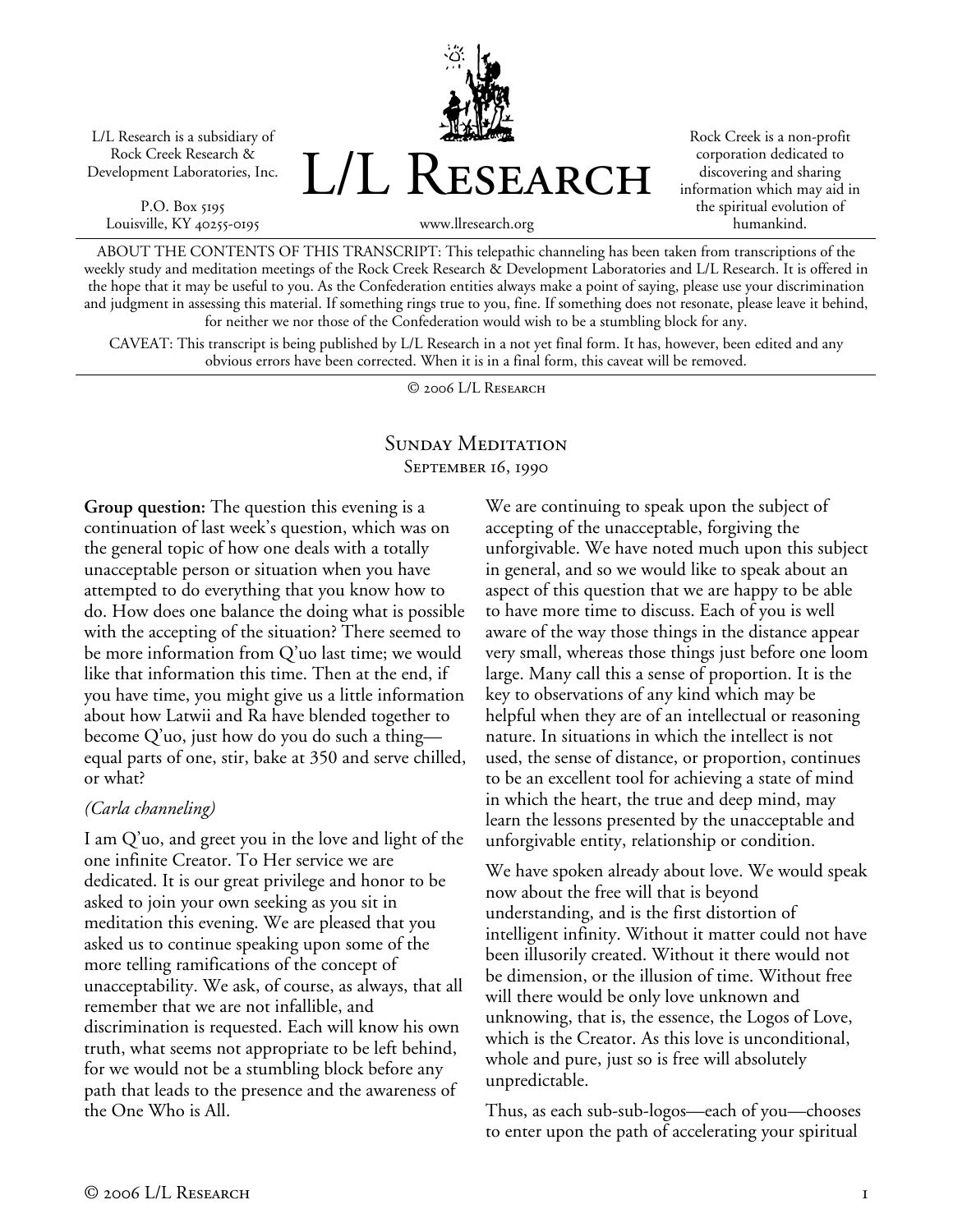growth, you are dealing with a sensibility of mind which is all too firmly connected and concerned with the bodily, mental and emotional needs which have been acquired within the illusion that you now enjoy. Many, many choices that you make are not based upon spiritual principles, for your experience of life is that it moves too quickly sometimes in its actions for an entity to have a sense of proportion about what is occurring. The reasons for this are bound up in the principle of free will. No two entities are alike, and no one entity shall remain as it is throughout an incarnation.

The incarnate state is one of constant flux, learning, loss and opportunity. The loss is artificial in that it consists of the empty places made by those persons once loved, now discarnate; by truths, once loved, but now seemingly necessarily discarded; by ideals which the world you live in has provided enough catalyst to undermine in your own experience. And so, because free will, like the wind, blows hither and yon in all entities, it is inevitable that those who plan to learn as much as possible in one lifetime will arrange to have serious and fundamental challenges to its understanding or grasp of the principle of unconditional love.

In order for an entity to be able to find the self that can do this, it was necessary to find that which is woven with free will in order to make a physical illusion, and work with it in such a way that you are at least temporarily able to untangle the strands of love and free will. When you see, and know, and trust the absoluteness of love, the mind may rest much easier, the heart may become aware of its truer intelligence, and the responsibilities of meeting the challenges of difficult relationships and impossible situations begins to change and transform in shape.

We of the Confederation of Planets in the Service of the Infinite One have often spoken of the need to discipline the personality. By this we do not intend to mean the controlling, the suppression or the repression of any feeling that you truly feel, any thought which you truly think, any action which you do feeling that it is appropriate. These are each entity's choices, choices which one is unable to make while remaining concerned primarily with that which is mundane and of no spiritual consequence as far as you subjectively can see.

In fact, all things are fraught with spiritual teaching. All of the creation sings its song of love to you. But

it is the disciplined personality who has gained the perspective on the value of mentation and the far greater value of the infinite wisdom of the heart. Thus, when challenging situations occur, one who has the firm foundation of a life in faith will not fear the unforgivable, will not fear the unacceptable, will not need, in fact, to react unless as an entity of the heart there are those things which you feel may aid in a spiritual way that one which is unacceptable.

Thus, your only responsibility is to love. You do not have a free will responsibility at this point, for free will does not forgive, it is love that forgives. Thus, as you step aside, disciplining your own freedom in order to serve and learn, you experience a love you could never experience within your humanity, a love which is in infinite supply. And to that difficult or impossible situation or entity you simply send love, and use your mental capacities to reason with yourself as to the cause of unacceptability, gazing at the situation, not with an eye to solving it, but with an eye to understanding the unacceptable entity or condition, and when that is done, to forgive it, to forgive yourself, and be clear and ready to gaze without any fear whatsoever at the situation or entity, for there is love and service in this opportunity.

This is a simple and seemingly rather glib summary. It does not take into account the enormous difficulty of doing these things within your illusion. And so we would speak of an aspect of your illusion that is absolutely necessary to the illusion, but is that which baffles almost all entities. You know free will if you know the wind. The winds move here, the winds move there. The winds bring rain and are a boon to your Earth. The winds bring storm and destroy life upon your Earth. The winds are zephyr soft, touching the cheeks of lovers on a summer night. The wind carries raging snow that blinds those who challenge it. In short, the wind is an influence not to be influenced.

In metaphysical sense, the wind that blows for you and moves you about on a level of which you are unaware is free will. It cannot be predicted. It cannot be wholly understood, and yet it is the same experience for all entities. If the wind is blowing within your illusion, no matter how many entities experience the same wind, they all will acknowledge that it has passed them, for they have felt its effect. The world of metaphysical things is more subtle.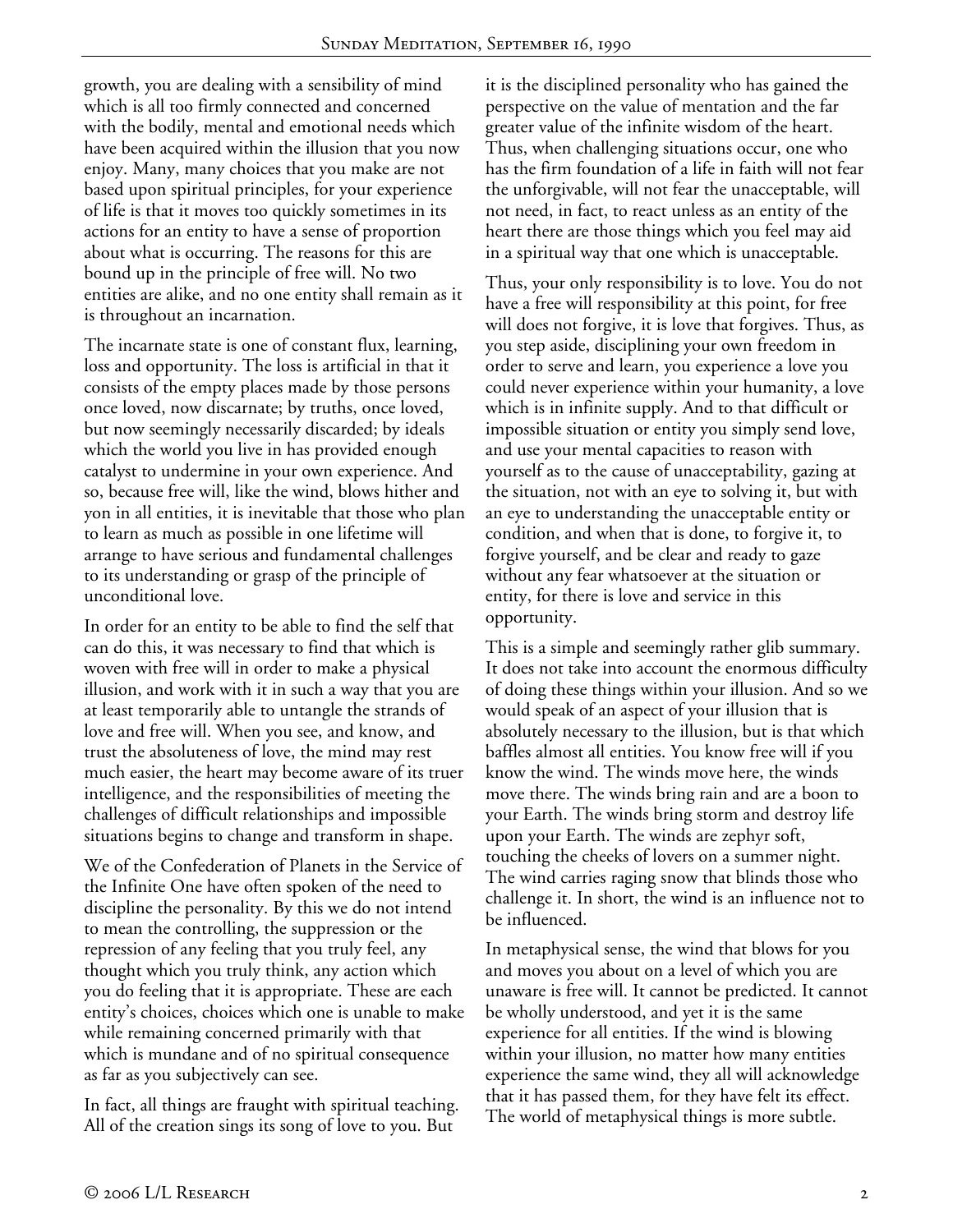The effects of free will are just as subtle, but set up situations within your energy web where you are open and vulnerable to the challenge of a distortion of love brought about by another's free will.

So it is not you that finds another unacceptable, nor is it another which is unacceptable. You have the same nature, but you do not have the free will you had yesterday, and tomorrow it will shift again. So it is with the other entity. It is that free will portion of yourself, not your deepest self, that generates judgment such as "unacceptable," "unforgivable." Within the heart which is freed by a discipline of personality, and given a path of service by freely made choice of the entity, love abides, and your instinct is to send love to that entity which is in enough agony to act inappropriately and to act as painful catalyst for you.

In this painful catalyst you may see in the other's free will choices, free will choices of the self, made with distorted understanding. Consequently, all statements of judgment of others are made not with the heart, but with the mind and undisciplined free will, for the heart will not judge. The heart will accept and allow the self to be the self, and other selves to be their selves. The heart of one who is positively oriented does not control an unacceptable situation to cause it to be acceptable. It controls the often destructively illusory free will portion of itself that it may move into a deeper self, into the wisdom of the heart, and from that standpoint all conditions of entities are seen as part of a blueprint of evolution which it is up to you to learn to grasp at least in essence.

Now, the wind is often used also as a simile for that which in the spiritual distortions called Christianity is named the Holy Spirit. As all things are holy, if it is acceptable to each we shall use the term, "Comforter." That which is carried upon the wind of spirit is alive. The spirit of the consciousness of Christ is alive and speaks to the world today saying, "Peace, peace, forgive, console, pardon, and start with yourself."

Now, this Comforter does not give comfort any more than the teacher Jesus the Christ gave comfort. Healing this entity gave, and freely, strength to the weak, sight to the inwardly blind as well as outwardly blind, strength of limb to the lame. But did this entity ask to be understood? In your experience, has any entity whom you have

considered great or wise asked that you understand him or her? It is unlikely, for it is unimportant to those who live in the heart. They do not need to be understood, and consequently they do not attempt to be understood. Spirit does not attempt to be understood. The comfort is in its understanding, and your comfort also is in understanding.

Step back, back and back to the beginning, before the beginning of time to the very beginning of creation. You were created before your environment. You are the light, the active principle of the Creator, and we use that term apropos, for we wish you to understand the term "principle" as we use it. You are, in the deepest sense, the Creator, and in distortion upon distortion, because of your illusion and your own biases within that illusion, you are more or less a distortion of the Creator. Thus, you too begin to take within yourself the unpredictability and the divine guidance of the wind of spirit. Without fear you are capable of moving as you feel to move, capable of learning that which you feel you need to learn. Little by little, the disciplining of that free will, which is your very nature, yields to meditation, contemplation and experience, and you take the wind within yourself, the disciplined wind of the most perfect free will, that will to seek, know and be a transparent exhibit of the love that flows through all.

The process of opening one door while closing another is again difficult because of perception problems in this illusion. Free will in its raw and untamed state is almost precisely the opposite of true freedom of will, which is the will of one who is disciplined and freely chooses. Thus, not being blown about by the wind of the self, you may then internalize the wind and become aware of the spirit. And as you become aware of this spirit you shall find yourself moved in mind, in emotion, and sometimes even geographically, in order to do those things which you have not after all forgotten you came to do.

The wisdom of the heart is full of this blueprint. The conscious mind, governed by logic and free will, can never accomplish this. To move from head to heart, while retaining the concept of mind, is not anatomically sensible, but it is the best vocabulary we have to describe the deep love and security which you may find when you have accepted the wind within you, for you are spirit. It is the body which is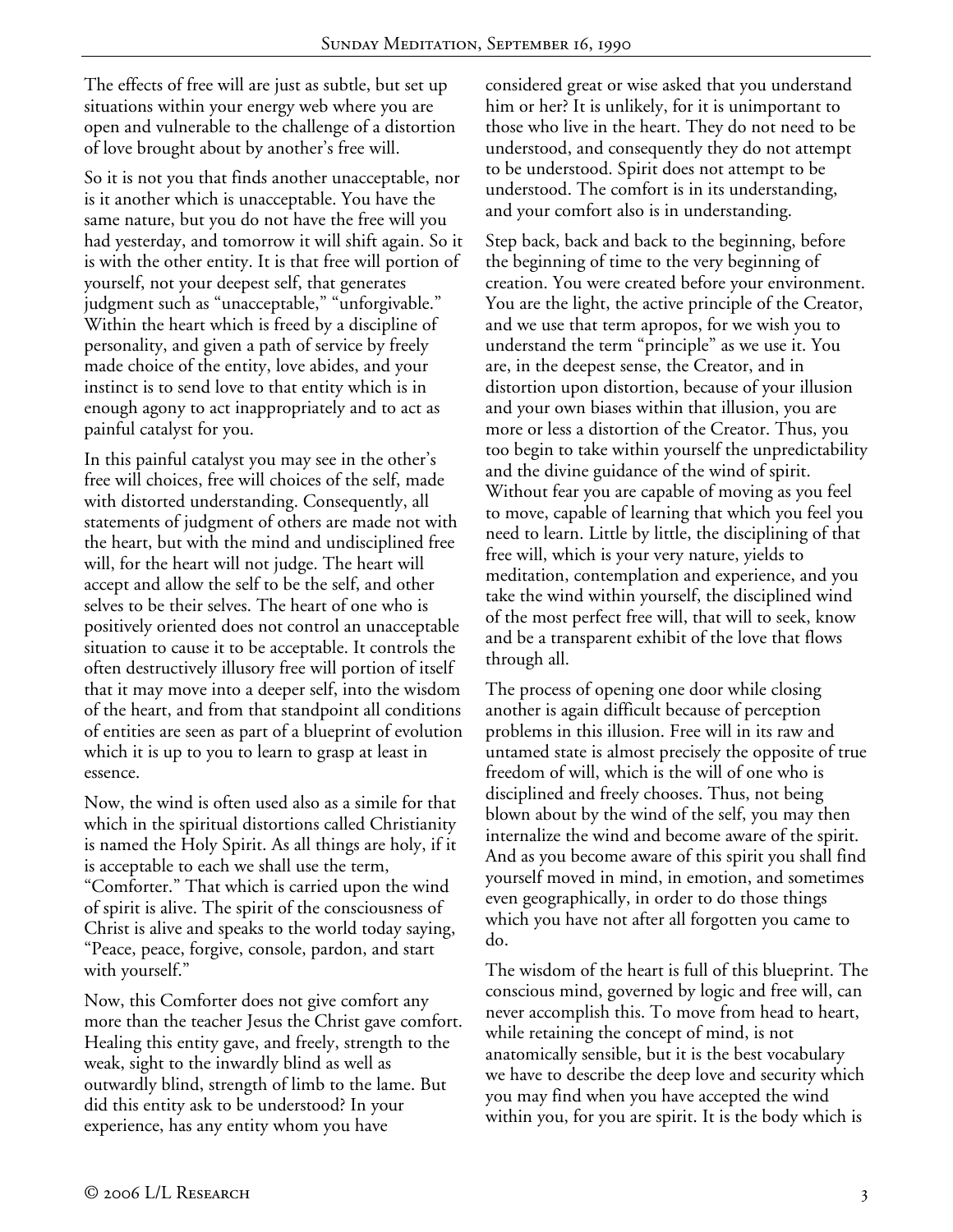weighty and full of chemical reactions that are part of this illusion.

As you offer your free will to the blueprint you have planned for yourself, you become free and enabled in your actions. In this awareness there is nothing unacceptable, nothing unforgivable, but only that which may be seen as this or that distortion of love brought about by untamed free will. Free will holds up the mirror to free will. If you gaze at another and find unacceptability, realize that that is a mirror. Now you may do your inner work, for you have been aided by that entity which has been disparaged and judged. What is there within you that must be forgiven? For if you judge others you have not forgiven yourself. If you are completely self-forgiven you have absolutely no need to judge, for you have no fear and nothing to defend. You can see through the free will, having seen through your own. You can tame the wind for yourself, and you can be of service to others by mirroring to them as honestly as possible that these are actions that you choose to make, and you choose them because they are of spiritual aid in the service of the Creator to this beloved self, that is you, in other-self form.

You picture yourselves, most naturally, as entities with a head and a backbone, two arms, two legs, the requisite number of organs and digits. You are a kind of entity you cannot understand as you gaze upon your physical vehicle. The difference between you attempting to move through …

### *(Side one of tape ends.)*

### *(Carla channeling)*

… the difference in your consciousness between seeing yourself as this physical vehicle, and seeing yourself as spirit, is the difference between being blown by the wind and being the good and kindly wind that blows love always, that is open and fearless and is vulnerable, unafraid. Once you have found your own essence you shall never fear again. It is the catalyst caused by facing the unacceptable, and finding ways to offer love and to glean and harvest love in the situation as well, is the wisdom gained through this shift in identity from chemical plant which moves you about to the essential self which is humble, nonjudgmental, completely unafraid, completely free, and completely able and willing to listen, to understand and to love the tormented hearts of those caught in this illusion which you now enjoy, caught painfully, caught unbearably.

If someone is unacceptable to you, that entity is deafened by the wind of his own free will, and has an extraordinarily distorted expression of love to offer. You cannot heal or help the other self, but only make your own choices. The entity that is unacceptable does not impinge upon you. It is merely catalyst if you still have work of your own to do in forgiving yourself for being all things, including many, many things which you consider unacceptable. You are carving out for yourself the right to ride the wind of spirit. Judgment, which is behind unacceptability, and fear, which is behind judgment, anchor your feet to the ground. You cannot fly, you cannot soar, you can only be injured and injure as you seek through judgment and the putting on of mental and spiritual protection to attempt to make yourself more comfortable in the prison of your bones and sinew.

When you find the love within in its pure state you are not confined, you are not finite. You have found your own eternity. In this eternity the wind of the present moment offers all lessons, whether it is necessary for the illusion which causes judgment to seem appropriate to be very hard to penetrate, so that you, that beautiful and wondrous unique spark of love and free will, will make your choices to judge or to appreciate, to ask for service or to be an agent of infinite service. If you are able to let your love free to ride the wind of spirit, you are always following the blueprint you have laid out for your own growth.

This is the density wherein you decide the nature of all entities about you as well as yourself, and with this understanding choose how you shall serve that mystery that created you and all that there is. Do you wish your feet anchored to the earth by judgment and the need to get points across, or do you choose to soar in the wind of spirit, judging neither yourself nor others, but asking, and asking, and seeking and hoping to be love, to be a channel for truth, to share in the infinite that your light may be a catalyst that frees others from their own bondage.

We are sorry for having spoken so long, but we believe this may deepen the understanding of that which was offered in the previous session upon this subject. If there are other questions we are always glad to entertain them.

We have had one question concerning ourselves, which is fairly quickly answered, we feel, and so we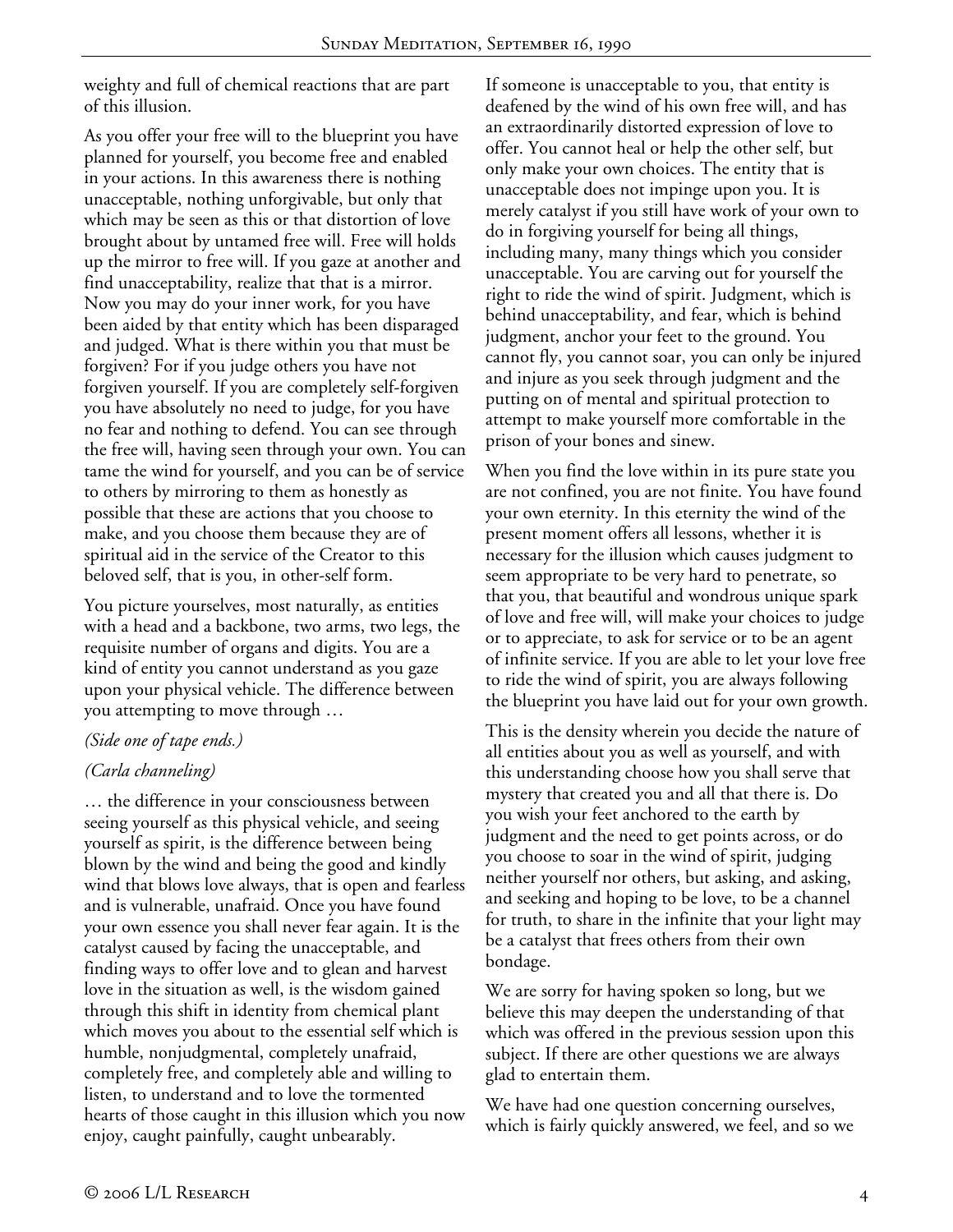shall end this instrument's contact by speaking briefly upon this.

We are a social memory complex whose teacher of choice of the sixth density is the Ra social memory complex. We, as you, hold this complex in esteem. We were already in very harmonious contact with this group. That which occurred, though always possible, is rare, usually because a channeling entity will not be capable of receiving information of one type or density and another as well which it then relinquishes. Our teachers, those of Ra, were pleased when this group refrained from continuing to attempt to contact an entity whose ability to communicate was severely limited by a need for harmony not often seen in your density. These of Ra were, and are, grateful for the total willingness of this channel and this group to be of service in a way which was within the blueprint of the existence of each, even though this meant sacrifice on each entity's part.

As the entities which survived the most serious of psychic greetings continued in the same dedication, undeterred even by the apparent cessation of life of a beloved one, those of Ra felt it was still appropriate to communicate with this group insofar as this entity could carry a message in a stable manner. And so those who are known to you as Ra suggested to us a signal honor, that of sharing at the level of social memory complex sharing, with the wisdom and the compassion of our teachers.

This was a project which was apart and separate from the Law of One channelings. It is we of Latwii who speak with this instrument, following the general way of conscious contact, gauging by feedback the stability of the group, the purity and stability of the instrument, so that we know that which is possible to be shared without damage to the instrument, and that which the instrument would sacrifice too much of itself in bringing through.

So we are both Latwii and Ra; or you may think of us as Latwii taught constantly and in a much closer configuration than most teachers and students; or you may see us as a melded principle, as we both serve the one Creator, and are both upon the same path, and are more and more of the nature of Ra, the lower awareness being blessed always by close association with higher truths and spiritual principles. So, too, has this instrument had the experience of becoming in part one with those of Ra,

as it spent many hours in the company of those of Ra, who looked over it as others of our social memory complex spoke for Ra. Only to the Creator can thanks be given for this occurrence, for its approval, and for our carrying out this attempt at service. We thank you for this opportunity with our whole heart.

We would at this time close the meeting through the one known as Jim.

# *(Jim channeling)*

I am Q'uo, and greet each again in love and light through this instrument. We realize that we have spoken long once again in your terms, but we would wish to offer ourselves at this time in the attempt to speak to any queries which may yet remain upon the minds of those present. Is there a query at this time?

**K:** What were you referring to when you mentioned the approval of the occurrence which I took to be the joint project between those of Latwii and those of Ra—what approval was this?

I am Q'uo. The approval is that, not only of each social memory complex, but of that council which sits and serves as what you would call the Guardians of this particular planet, those entities which oversee Confederation attempts to be of service to entities upon this planetary sphere. This council, the session council, is known to you as the Nine, or the Council of Saturn.

Is there another query, my sister?

**K:** I assumed that's what you were talking about. Then the Law of One channelings also had to be brought before this Council for approval, and do these social memory complexes, when they are considering offering themselves for service, in service as contacts through vocal channels, do all those projects need to be approved *(inaudible)* before the council as *(inaudible)*?

I am Q'uo, and this is correct, my sister, for there is, as you know, that which is called a quarantine of this particular planet because of previous efforts to be of service to various groups of entities upon this planet by members of our Confederation who were, though very well intentioned in their desire to be of service, mistaken in various aspects of the means by which the service was carried out, thereby infringing upon the free will of some entities and groups of entities upon this planet. Therefore, it is now quite carefully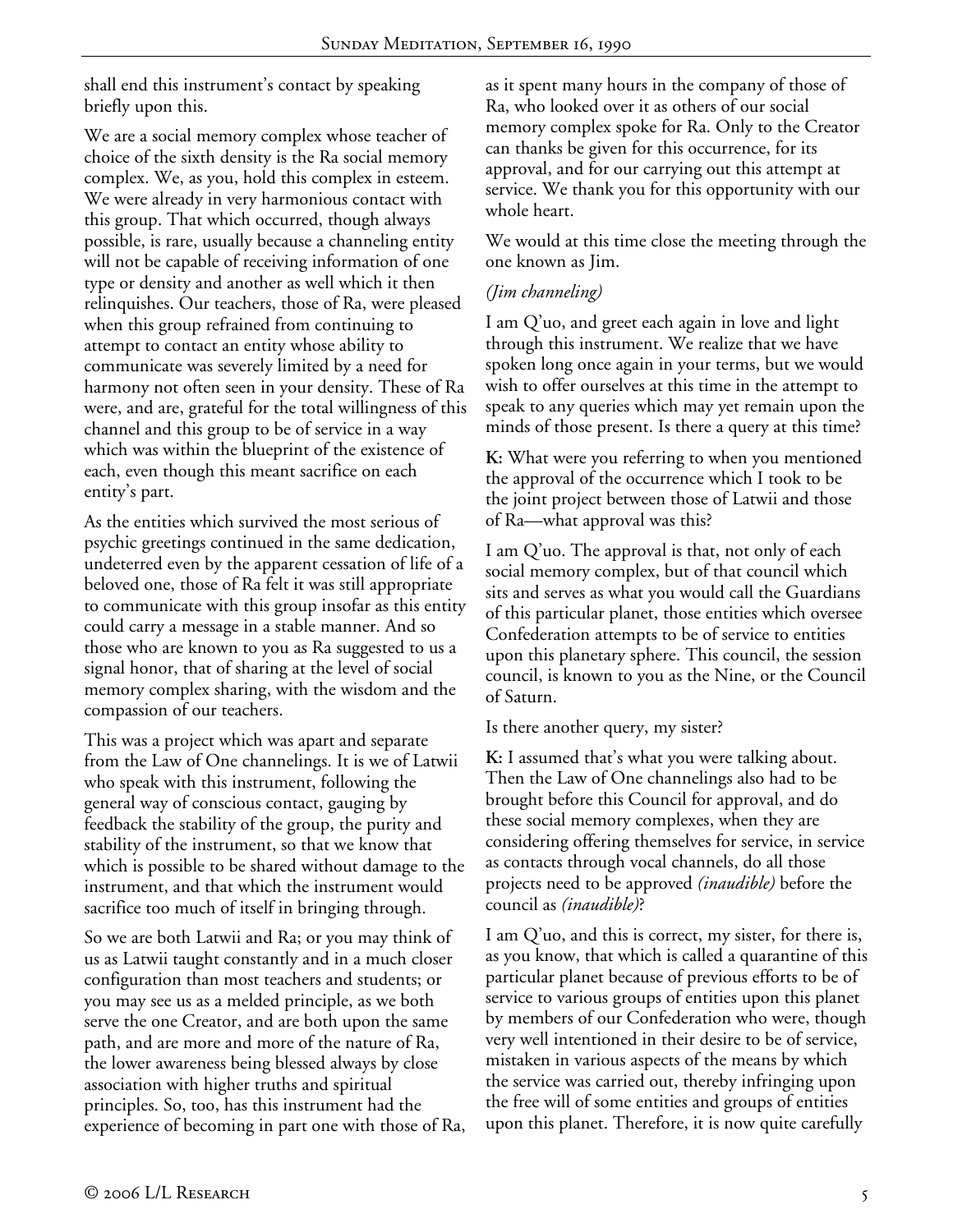guarded as to contact between Confederation entities and the peoples of this planet.

Is there a further query, my sister?

**K:** Not on that, thank you.

I am Q'uo, and we thank you. Is there another query?

**K:** I do have another one. I presume also that Wanderers have to present themselves individually before the Council for approval as well?

I am Q'uo, and this too is correct, my sister, for each effort of service to this planet from those from elsewhere, shall we say, has the possibility of affecting the entities of this planet in a pronounced manner. The effect of each Wanderer's service must be carefully gauged in order that the service is offered in a way which will serve as catalyst to the point of information without infringement.

Is there a further query, my sister?

**K:** Do Wanderers who offer themselves for service have specific projects in mind, or do they just come hoping to help in some generalized manner with the harvest of raising of consciousness or things of that general nature, or is that specific enough in itself?

I am Q'uo, and each Wanderer has a variety of services to offer, the first being the presence which is of a lighter vibrational quality, and which shines without any action being necessary and lightens the planetary vibration by its very presence and radiance.

The second level of service is that which you would call more specific, in that the entity will have brought with it into the Earthly incarnation those talents and skills which may be utilized in a more specific or focused fashion in order to operate, shall we say, more as would the surgeon's scalpel.

The third level of service is that which is more personalized in nature, in that the entity will also take the opportunity to provide a service not only to others, but will seek to balance or harmonize some portion of its being that is in need of such balancing or harmonization. As all interaction with other entities provides a catalyst which is a service this is also a level of service to others that is valuable, though it also has a personal component as well.

Is there a further query, my sister?

**K:** No, thanks very much.

I am Q'uo, and again we thank you, my sister. Is there another query?

**Carla:** Earlier today, Jim and I were talking about the project that Aaron and Barbara and Emanuel and Pat and yourself and me, and together we realized that we hadn't asked a question of preferences of you, and for the life of me I cannot remember what it was we didn't ask. If it is possible to look into either my mind or Jim's, I wonder if you could comment on the question that I can't remember, if that makes any sense *(inaudible)*?

I am Q'uo, and we feel that we have a grasp upon your query that is as firm, we hope, as the grasp upon this entity's mind at this moment, however, perhaps that which we have to say will jog your memory as well.

We have no preference as to whether the project is focused in a chapter by chapter fashion upon a series of topics, or whether there is the opening of each instrument to what you have called in your past meetings the "pot luck" agenda, that is determined more on the unconscious or subconscious level of the mind than the conscious level. We are happy to offer ourselves in whatever way is asked of us. We do not feel that it is our place or proper purpose to choose an agenda of topics arbitrarily, for we feel there is great benefit to be realized by each entity partaking in this process of choosing of topics and agenda.

We do not feel that two session per day would be too great a burden for any of the entities involved, as long as those sessions have a reasonable length to them. We realize that that which we call reasonable may be in question concerning our previous speaking to this group, that is, somewhat overly long in duration. We would recommend a flexibility with the first day's worth of work in order that each contributing instrument might be allowed to assess that which is possible for it and that no one be asked to partake in any longer or more strenuous sessions than she can comfortably partake in.

May we speak to any further facet upon this topic, my sister?

**Carla:** No thank you, Q'uo. I remember now that those were the questions that we had discussed, and you've answered them very well. I will share them with Barbara, who will share them with Pat. Thank you.